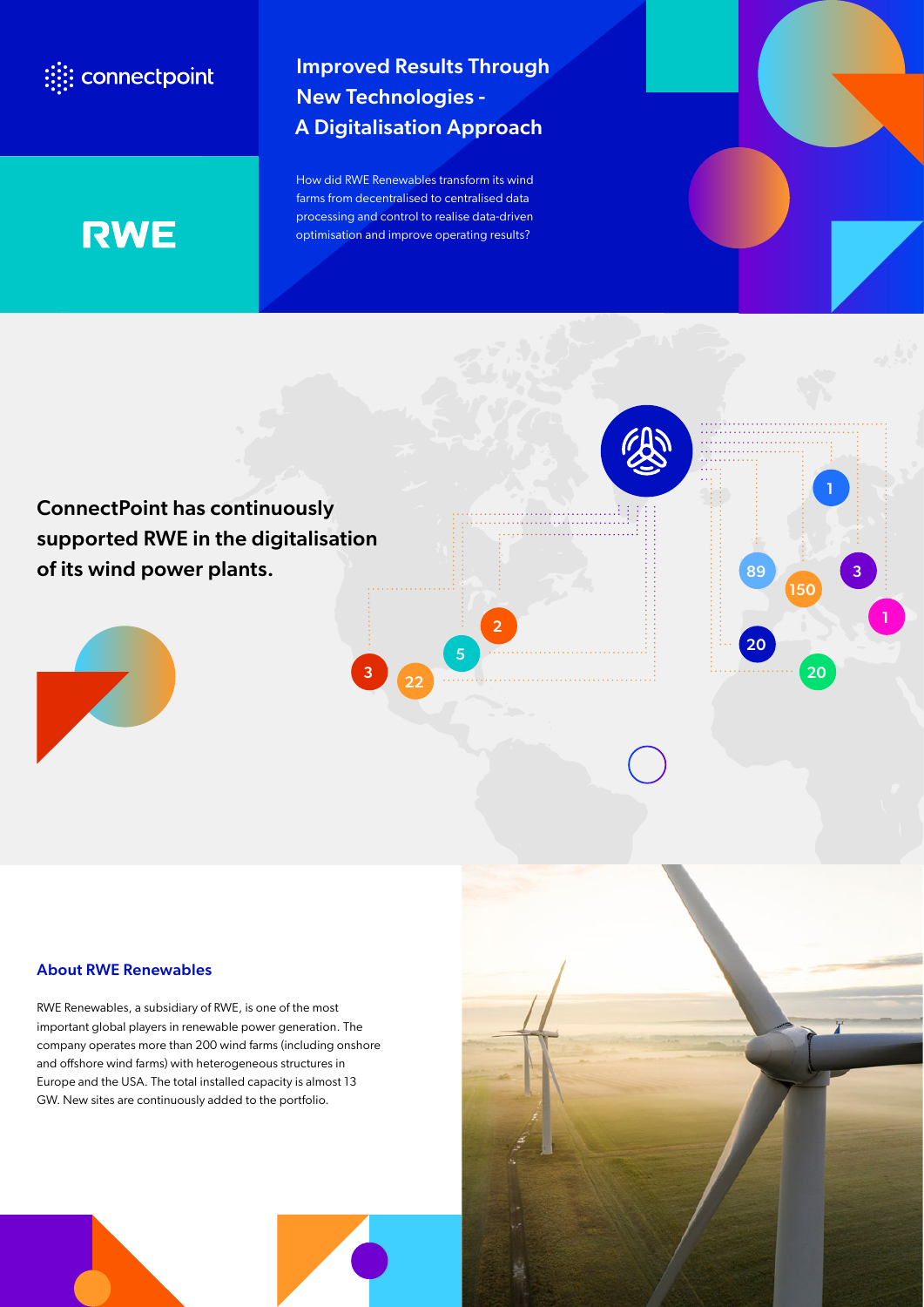## The challenges of energy generation from wind power

Energy generation from wind power comes with some challenges. One of them is the unpredictability of weather which complicates planning of the production of energy. Production must be reliably estimated and delivered as forecast to sell energy in the various markets. Deviations here lead to avoidable costs.

Data is vastly available for these forecasts, but it can only be used correctly if it is appropriately secured, processed, and merged. After this process, the data can be fed into efficient and self-learning forecast models that enable reliable and plannable cost-optimised electricity production.

Other critical factors for wind farms' management and cost structure are unplanned outages or comparatively decreasing revenues of individual wind turbines.

Wind farms, offshore and onshore, are maintenance-intensive, and even minor deviations from determined ideal conditions can lead to increased maintenance costs. The poorer performance of individual wind turbines can also lead to reduced, incalculable production results. Every wind turbine failure requires specialists and suitable weather conditions on-site. These risks can be reduced by predictive maintenance for the early detection of anomalies and problem diagnosis.

# *GOSIsoft.* Azure

#### The ConnectPoint solution

ConnectPoint worked with RWE Renewables to develop a system of available data on the market, weather forecast, and infrastructure conditions collected in the OSIsoft system to predict and optimise power generation for the next 24 hours in terms of profitability and efficiency.

OSIsoft is the world leader in real-time manufacturing plant data. OSIsoft PI served as the integration and data harmonisation layer in this implementation. The developed system allows the comparison of the performance of different turbine types from various manufacturers and locations in one central location.

ConnectPoint supplemented the data from the OSIsoft PI system with business and sensor data to provide a broad context for advanced analysis.

ConnectPoint built a central system for data analysis and realtime KPI calculations with a tool for managing measure data. This system also processed wind information from surrounding weather masts and fed it into the analysis. On top of this, ConnectPoint, together with RWE Renewables, developed an application for predictive analyses that exploit the Azure Cloud possibilities.

The data and analyses obtained are also used to improve daily maintenance and support engineering and service with a real-time overview of the operating status.

#### The need for RWE Renewables

With the development of IIoT, IoT and cloud technologies, expectations for the level of optimisation of wind energy production have increased. RWE Renewables aims to take advantage of the new technologies to improve efficiency continuously and, therefore, production results. Centrally acquired data is to be used to optimise all wind farms.

In the past, the data from thousands of turbines from different systems were collected and evaluated decentral in the various countries. The challenge was to combine centrally these different geographically dispersed data sources (turbines, sensors) with other technical and business systems.

Furthermore, the data had to be processed according to RWE Renewables specifications to be available for data-based decision-making, thus improving efficiency, reducing costs, and achieving business growth.



ConnectPoint developed applications for RWE Renewables such as:

- » Control Room, a 360-degree view of production determining events in real-time,
- » the Downtime Notification Tool, which provides information with instructions for action in the event of outages,
- » the Access Manager, which manages physical access to the turbines for service personnel, and
- » other various mobile applications for use in the field.

In addition, ConnectPoint developed applications for system maintenance, e.g., for monitoring the IT infrastructure.

The result was a centralised real-time system that saved many operational hours and enabled predictive data-driven maintenance, which significantly reduced repairs costs.